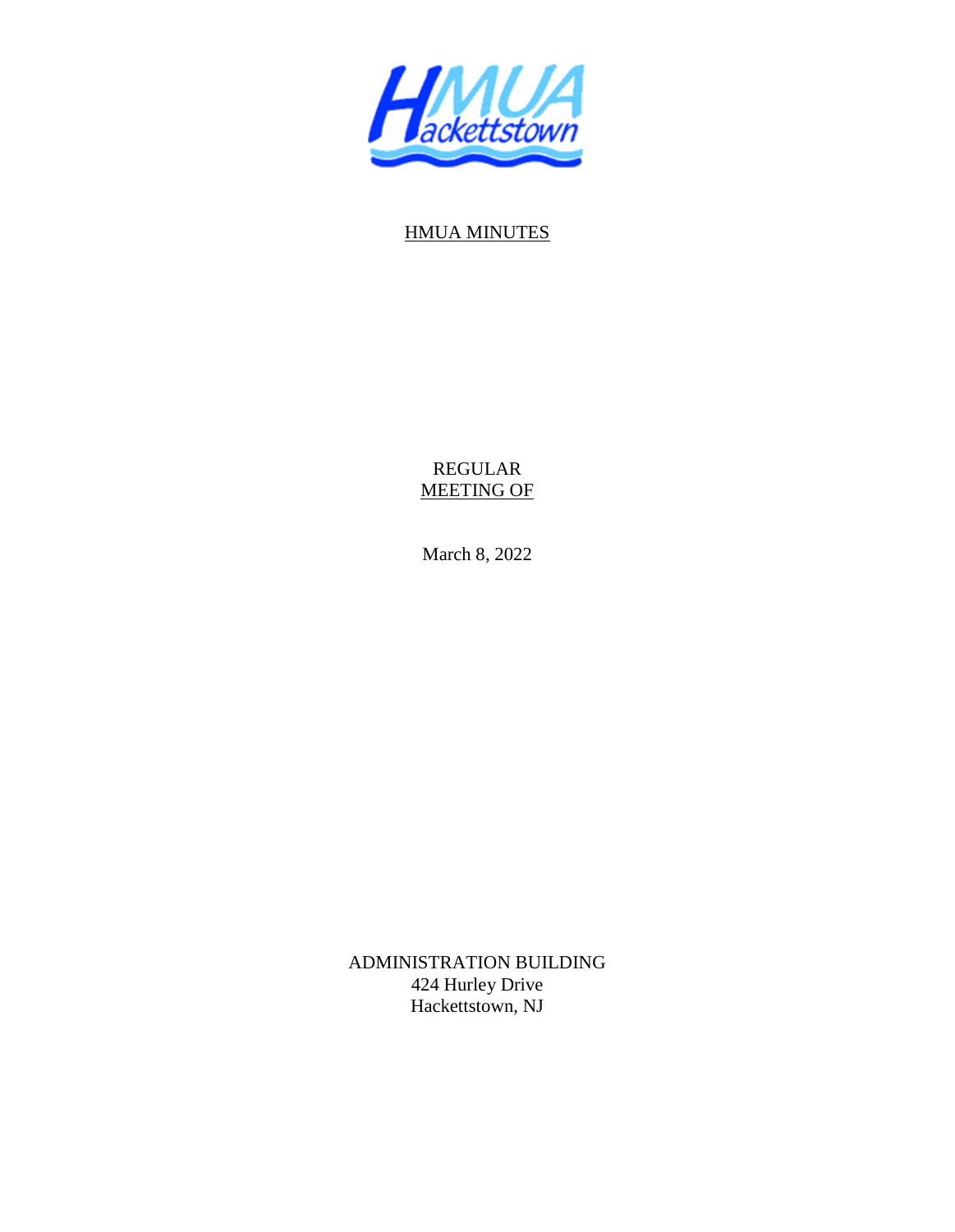

## REGULAR MEETING March 8, 2022

## JACOB GARABED ADMINISTRATION BUILDING

The meeting was called to order by Vice Chairperson Harper at 3:30 P.M over teleconference due to Executive Order No. 107 signed by NJ Governor Murphy and to promote the necessary social distancing to avoid the spread of COVID-19. Executive Director Corcoran announced that adequate notice of this meeting has been given to the area press and the Town of Hackettstown, and the meeting shall be convened and conducted in accord with the requirements of the Open Public Meetings Act.

Roll call indicated the following members in attendance: Vice Chairperson William Harper, Jerry DiMaio, and Ciro Lala.

Also attending: Counselor John Zaiter, Consulting Engineer Dave Klemm, Executive Director Kathleen Corcoran and Recording Secretary Lasch.

Vice Chairperson Harper led a Salute of the United States Flag.

Vice Chairperson Harper indicated that the next agenda item was approval of the February 8, 2022 Annual Meeting minutes. A motion to approve the minutes was made by Jerry DiMaio, being seconded by Lala.

Ayes: Harper, Jerry DiMaio and Lala

Vice Chairperson Harper opened the meeting to public participation and noted that no members of the public announced their presence.

Vice Chairperson Harper stated the next agenda item was discussion and possible action regarding any project change orders. Executive Director Corcoran stated there were no change orders.

Vice Chairperson Harper stated the next agenda item was to entertain a resolution approving the Operations Expense Account Requisitions #OEA-1230 and #OEA-1231 in the total aggregate amount of \$261,744.04. The following Resolution #22-3656 was proposed by Jerry DiMaio who moved its adoption:

Resolution #22-3656

BE IT RESOLVED, that the following Operations Expense Requisitions be formally approved:

| Dated: February 11, 2022 | <b>OEA-1230</b> | SL-06 | \$151,118.33 |
|--------------------------|-----------------|-------|--------------|
| Dated: February 25, 2022 | <b>OEA-1231</b> | SL-07 | \$110,625.71 |
|                          |                 | Total | \$261,744.04 |

This Resolution was seconded by Lala and upon roll call vote carried:

Ayes: Harper, Jerry DiMaio and Lala

Vice Chairperson Harper stated the next agenda item was to entertain a resolution approving Renewal & Replacement Fund Requisition #RR-291 in the aggregate amount of \$95,631.72.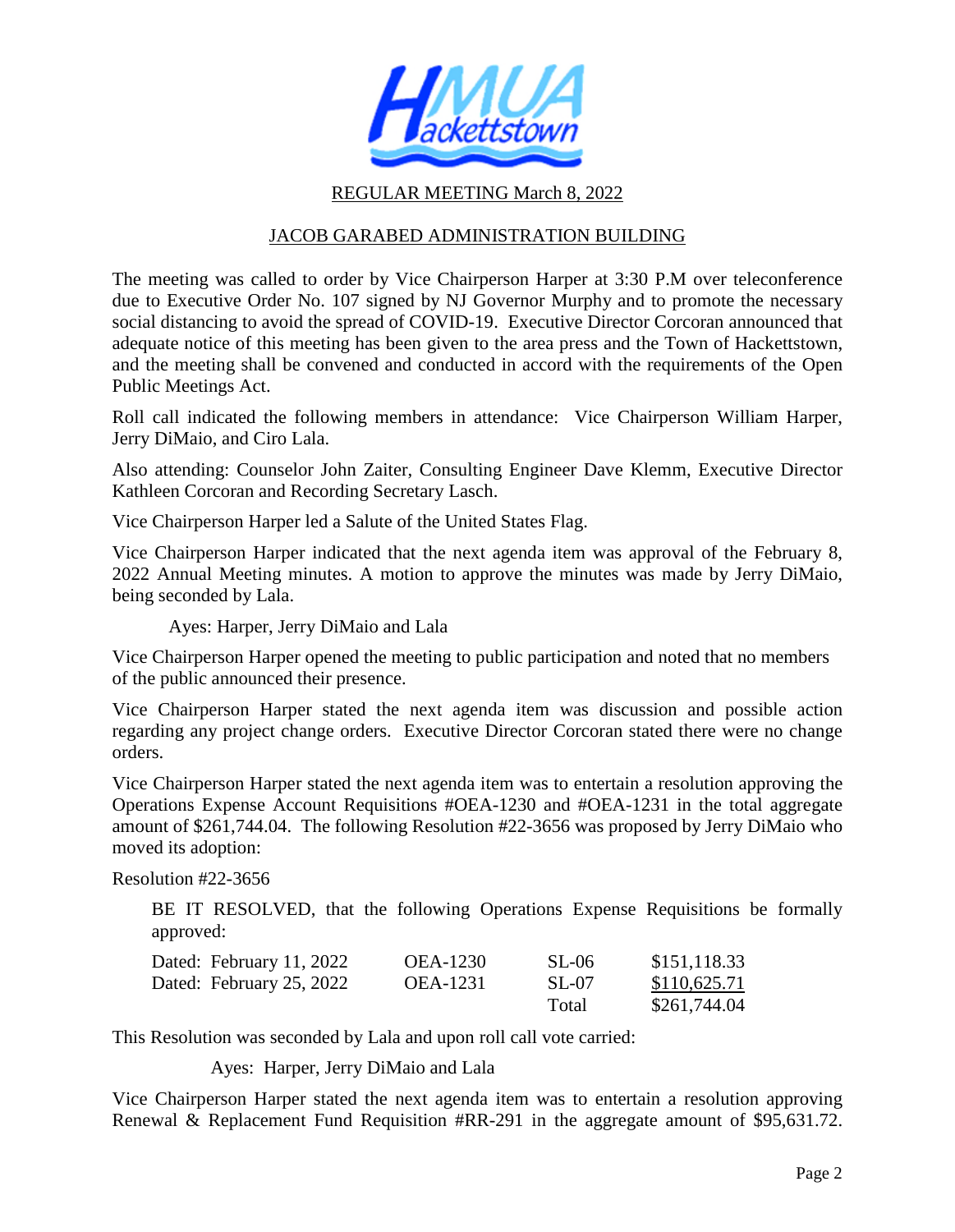

The following Resolution #22-3657 was proposed by Jerry DiMaio who moved its adoption.

Resolution #22-3657

BE IT RESOLVED, that the following Renewal and Replacement Fund Requisition #RR-291 be formally approved:

## REQUISITION #RR-291

| DeMaio Electrical Co, Inc.           | Contract 51S AFP #7       | 63,225.91      |
|--------------------------------------|---------------------------|----------------|
| Evonik Active Oxygens, LLC           | PAA & Equipment Lease     | \$<br>8,250.00 |
| <b>Fisher Electrical Contractors</b> | <b>UV</b> Panel           | \$<br>928.63   |
| Foley, Incorporated                  | <b>Generator Rental</b>   | \$<br>2,100.00 |
| <b>Jack Doheny Companies</b>         | Replace Boom Assembly     | \$<br>4,936.35 |
| Jet Vac Equipment                    | Envirosight Camera Repair | \$<br>2,455.13 |
| Key Tech                             | UV System/Concrete Field  | \$<br>691.00   |
| Mott MacDonald                       | Professional Engineering  | 10,888.00      |
| Prime Lube                           | 55 Gallon shell Omala     | 2,156.70       |
|                                      | Total                     | 95,631.72      |

This Resolution was seconded by Lala and upon roll call vote carried:

Ayes: Harper, Jerry DiMaio and Lala

Vice Chairperson Harper stated the next agenda item was to entertain a Resolution approving General Fund #GF-17 in the amount of \$3,224.00. The following Resolution #22-3658 was proposed by Lala who moved its adoption.

Resolution #22-3658

 BE IT RESOLVED, that the following General Fund Requisition #GF-17 be formally approved:

| <b>REQUISITION #GF-17</b> |                              |            |
|---------------------------|------------------------------|------------|
| Mott MacDonald            | 1.0 MG Water Tank/Water Main | \$3,224.00 |
|                           | Total                        | \$3,224.00 |

This Resolution was seconded by Jerry DiMaio and upon roll call vote carried:

Ayes: Harper, Jerry DiMaio and Lala

Vice Chairperson Harper stated the next agenda item was to entertain a Resolution approving Escrow Subaccount Requisition #ESR-322 in the amount of \$26,295.48. The following Resolution #22-3659 was proposed by Lala who moved its adoption.

Resolution #22-3659

BE IT RESOLVED, that the following Escrow Subaccount Requisition #ESR-322 be formally approved:

| <b>REQUISITION #ESR-322</b> |                                |             |
|-----------------------------|--------------------------------|-------------|
| Moudro Corp                 | <b>Return of Escrow Monies</b> | \$16,932.41 |
| <b>HMUA</b>                 | Meter Rental/Clearview         | 250.00      |
| HMUA.                       | Cons. Monitor/Woodmont         | 2.482.37    |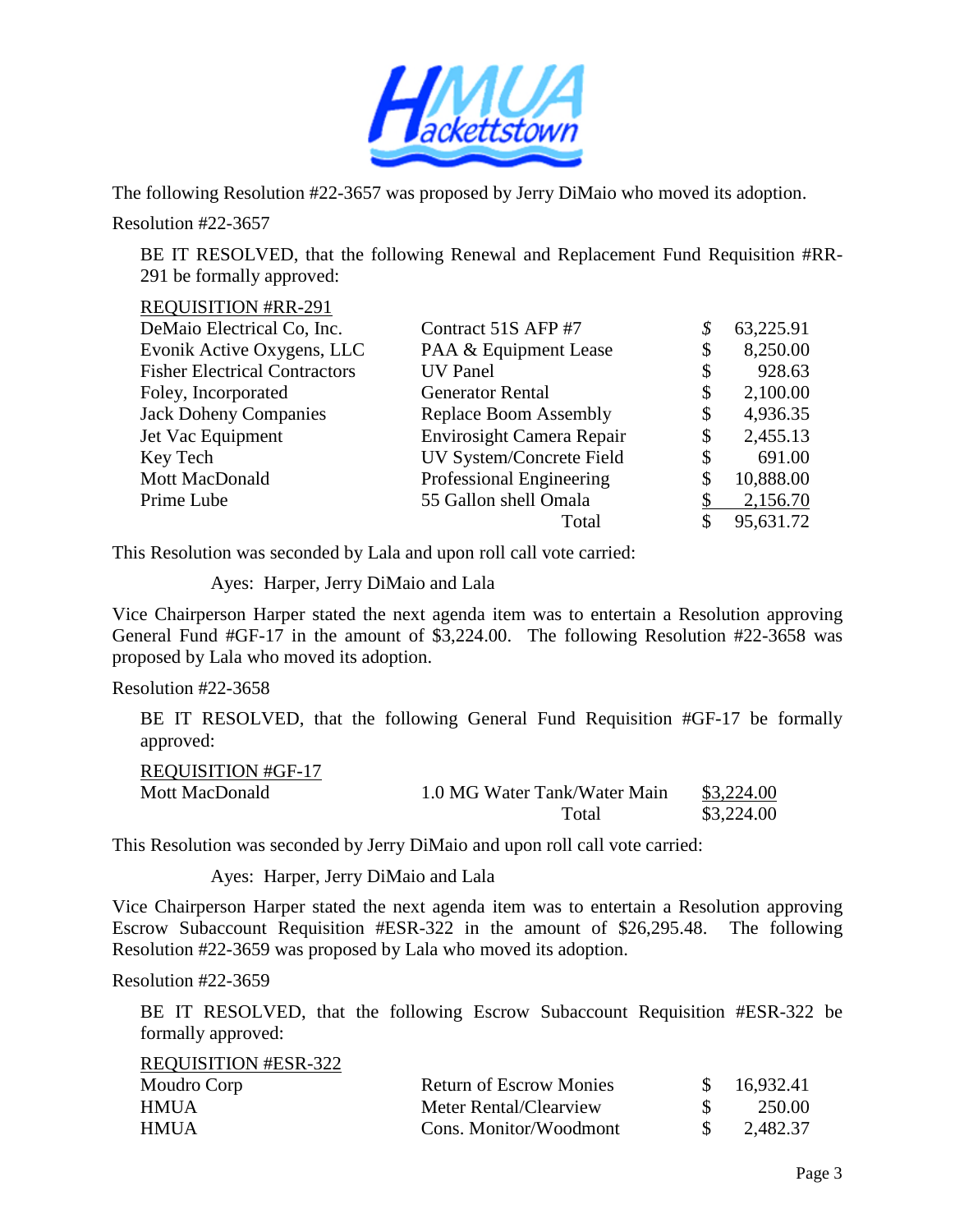

Mott MacDonald Jade-Victoria Mews \$ 6,146.00 R & J Control, Inc. HOGS/Generator Maintenance \$ 484.70 Total \$ 26,295.48

This Resolution was seconded by Jerry DiMaio and upon roll call vote carried:

Ayes: Harper, Jerry DiMaio and Lala

Vice Chairperson Harper stated the next agenda item was discussion and possible action to award contract #Orthopolyphosphate-22 for the supply of orthopolyphosphate blend chemical. The following Resolution #22-3660 was proposed by Jerry DiMaio who moved its adoption.

Resolution #22-3660

WHEREAS, subsequent to the proper advertisement, two (2) sealed proposals for Orthopolyphosphate Blend chemical were received and read aloud at a public bid opening on February 23, 2022 at 11:00 AM at the HMUA Jacob Garabed Administration Building; and,

WHEREAS, it has been determined that the lowest responsive and responsible bid was received from George S. Coyne Chemical Co. Inc. of Croydon, PA for the bid price of \$0.8288 per wet pound of Orthopolyphosphate Blend for a one (1) year contract; therefore,

BE IT RESOLVED, Contract #Orthopolyphosphate-22 is awarded to George S. Coyne Chemical Co. Inc. of Croydon, PA and the Executive Director hereby authorized to execute the necessary contract documents.

This Resolution was seconded by Lala and upon roll call vote carried:

Ayes: Harper, Jerry DiMaio and Lala

Vice Chairperson Harper stated the next agenda item was discussion and possible action to award Contract #AS-22 for Liquid Aluminum Sulfate. The following Resolution #22-3661 was proposed by Jerry DiMaio who moved its adoption.

Resolution #22-3661

WHEREAS, subsequent to the proper advertisement, one (1) sealed proposal for Liquid Aluminum Sulfate was received and read aloud at a public bid opening on February 23, 2022 at 11:00AM at the HMUA Jacob Garabed Administration Building; and,

WHEREAS, it has been determined that the lowest bid was received from USALCO for the bid price of \$1.4358 per gallon; therefore,

BE IT RESOLVED, Contract #AS-22 for Liquid Aluminum Sulfate is awarded to USALCO of Baltimore, Maryland and the Executive Director is hereby authorized to execute the necessary contract documents.

This Resolution was seconded by Lala and upon roll call vote carried:

Ayes: Harper, Jerry DiMaio, and Lala

Vice Chairperson Harper requested the Executive Director Corcoran to proceed with her report. Executive Director Corcoran started by saying that there is nothing new to report with regard to developers.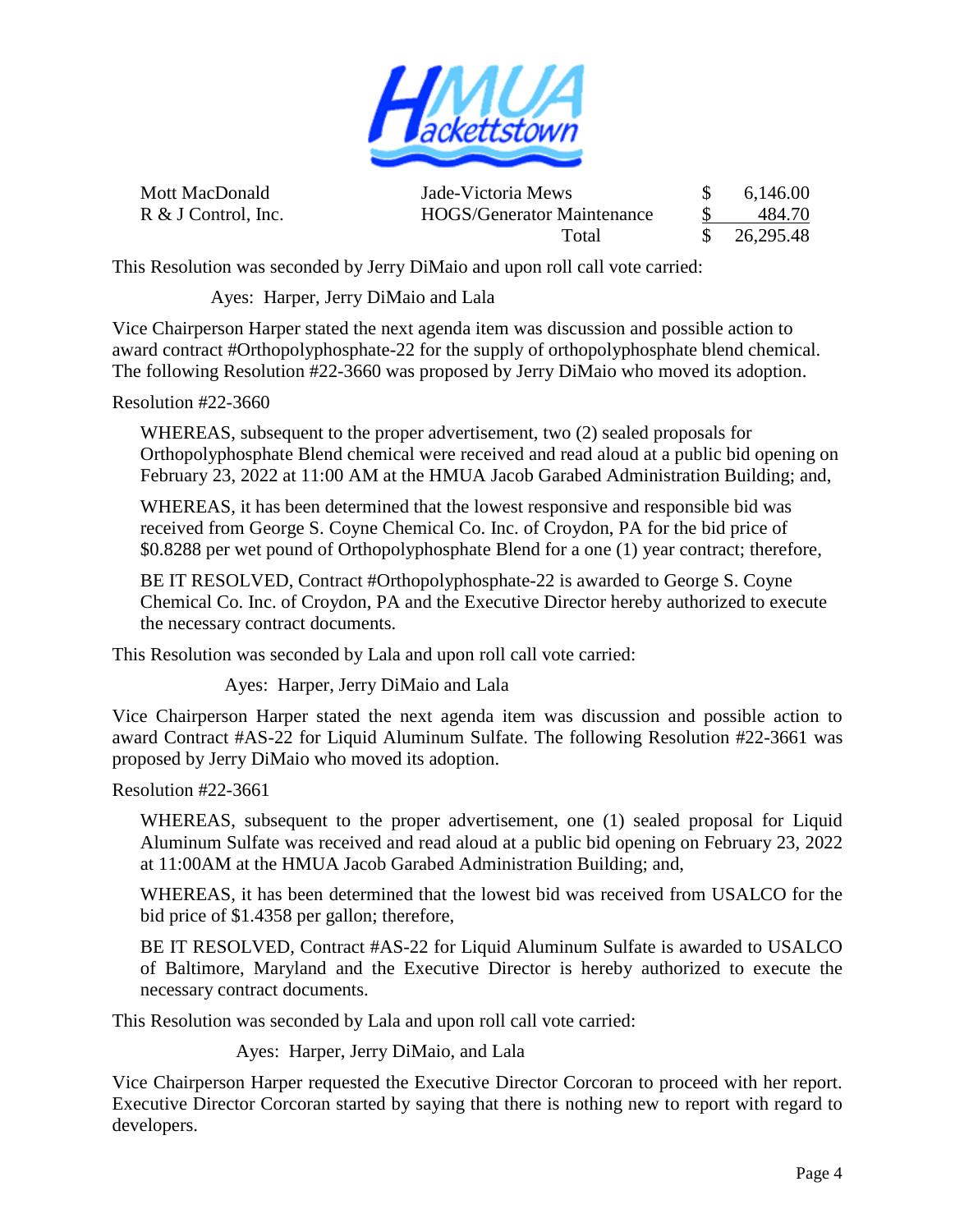

Executive Director Corcoran reported that the sewer utility performed scheduled jetting within the collection system and mainline camera work. They were called to check on blockages at 100 Oak Street, 51 Edinborough Court, 400 Church Street and 14 Brantwood. All blockages were on the homeowner side. Tree King trimmed more of the fence line at WPCP.

Executive Director Corcoran continued to say that the PAA continues to work well for disinfection. Dave Klemm with give an update on the UV project.

Several operators attended an Asset Management Class and seminar discussing PFAS, referred to as the "Forever Chemical". The NJDEP is looking at removing PFAS in wastewater and possible upcoming discharge limits. Board member packets included some PFAS test data from our wells. A lot of utilities are already required to treat on the water side; however as of now, HMUA is in compliance with limits without treatment.

On the sewer side, this is a very hot issue with the AEA and a lot of sewer utilities are very concerned about having to treat for PFAS. There may also be limits placed on sludge. AEA utilities are banding together and have formed a subcommittee, of which Director Corcoran is a participant. One major goal is for wastewater treatment facilities to not be perceived as the "polluters" by NJDEP, but as a receivers of pollutants that we did not produce and protectors of public health. So far a few of the larger utilities have tested. Landfill leachate is a clear significant PFAS discharger. Director Corcoran plans to test our influent and effluent to see where we land. Treatment is anticipated to be difficult to achieve and will likely require granular activated carbon, reverse osmosis, or AIX (anion exchange). CDM-Smith did a report to evaluate the anticipated cost impacts, which Director Corcoran will forward to anyone interested.

On the water side, Director Corcoran reported that we have two employees that have been training for the CDL test. Matthew Stone passed his CDL test and Robert Mohr will take the test in the coming weeks.

February usage was less compared to last years and pre Covid 2019, with the daily average for February 2022 being 1.866 MGD compared to 2021 usage of 1.987 MGD. The water utility had one main break since the last board meeting and six for the year. Leak detection continues with the deployment of correlators every night. The water utility dug up and repaired four curb boxes. Director Corcoran continued to report that the water utility repaired a broken spring hanger on the dump truck. Online safety classes continue to be taken by the staff. The water utility also completed 47 mark out requests. They rebuilt a 2" valve in the Ketcham Road PRV location and repaired the air relief valve at the Mount Olive pump station. They also unloaded a chlorine delivery and secured a leaking cylinder, which was sent back to the supplier.

Director Corcoran continued to report that the 1.0 tank design work has continued and permit applications have been submitted. Planning documents were submitted to the IBank today and a pre-planning meeting is scheduled for March 23. The application includes both the tank and the LSL replacement projects. She stated that Dave Klemm would report more on this project.

Certified letters were sent on February 21 to the properties determined to have LSL's. We received approximately seven inquiries. Frequently asked questions have been posted on our website along with additional information about pipe materials. Curb boxes have been located and marked for the galvanized service lines to assist in the ease of the field visits by Mott